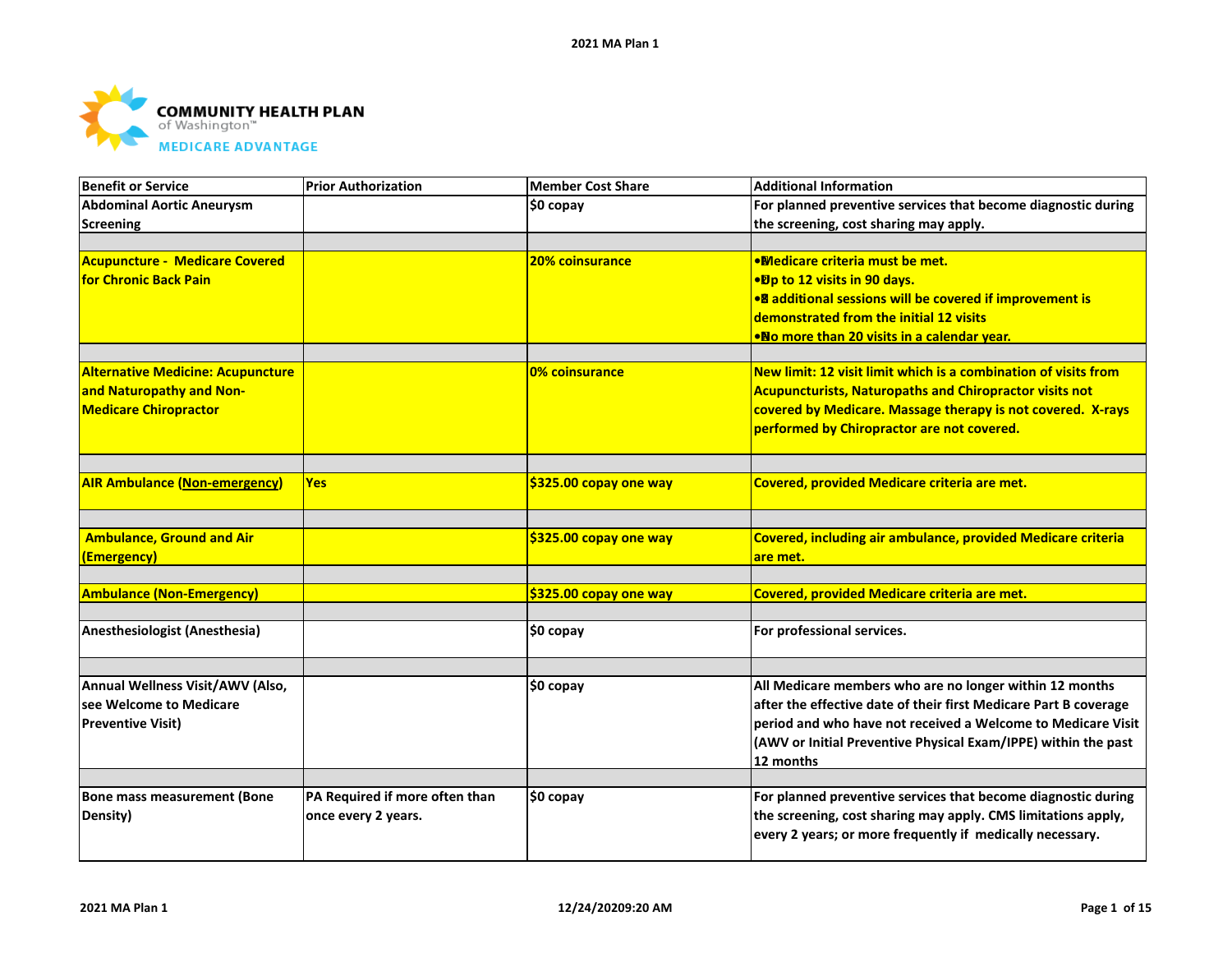

| <b>Benefit or Service</b>              | <b>Prior Authorization</b>          | <b>Member Cost Share</b> | <b>Additional Information</b>                                    |
|----------------------------------------|-------------------------------------|--------------------------|------------------------------------------------------------------|
|                                        |                                     |                          |                                                                  |
| <b>Breast cancer screening</b>         |                                     | \$0 copay                | For planned preventive services that become diagnostic during    |
| (mammograms, mammography)              |                                     |                          | the screening, cost sharing may apply.                           |
|                                        |                                     |                          | $\bullet$ One baseline mammogram between the ages of 35 and 39   |
|                                        |                                     |                          | $\bullet$ One screening mammogram every 12 months for age 40 and |
|                                        |                                     |                          | older                                                            |
|                                        |                                     |                          | • Clinical breast exams once every 24 months                     |
|                                        |                                     |                          |                                                                  |
| <b>Cardiac rehabilitation services</b> | No.                                 | 20% Coinsurance          | Medicare covers 2 sessions per day (1 hour each), up to 36       |
|                                        |                                     |                          | <b>sessions</b>                                                  |
| Cardiovascular disease risk            |                                     |                          | For planned preventive services that become diagnostic during    |
|                                        |                                     | \$0 copay                |                                                                  |
| reduction visit                        |                                     |                          | the screening, cost sharing may apply.                           |
| <b>Cardiovascular disease testing</b>  |                                     | \$0 copay                | For planned preventive services that become diagnostic during    |
|                                        |                                     |                          | the screening, cost sharing may apply.                           |
|                                        |                                     |                          |                                                                  |
| <b>Cervical and vaginal cancer</b>     |                                     | \$0 copay                | For planned preventive services that become diagnostic during    |
| screening (Pap tests, pelvic exams)    |                                     |                          | the screening, cost sharing may apply.                           |
|                                        |                                     |                          | . All women: Every 24 months                                     |
|                                        |                                     |                          | . High risk of cervical cancer or abnormal pap: Every 12 months  |
|                                        |                                     |                          |                                                                  |
| <b>Chiropractor services</b>           | <b>Yes, for more than 12 visits</b> | \$20.00 copay            | Only manual manipulation to correct subluxation. Massage         |
|                                        |                                     |                          | therapy not covered. Per CMS x-rays billed by a chiropractor are |
|                                        |                                     |                          | not covered. X-rays are covered if performed by Radiologist.     |
|                                        |                                     |                          | Also See New Non-Medicare Chiropractor Supplemental Benefit      |
|                                        |                                     |                          | under: Alternative Medicine: Acupuncture and Naturopathy and     |
|                                        |                                     |                          | Non-Medicare Chiropractor                                        |
|                                        |                                     |                          |                                                                  |
| <b>Clinical Trials</b>                 | <b>Yes</b>                          |                          |                                                                  |
|                                        |                                     |                          |                                                                  |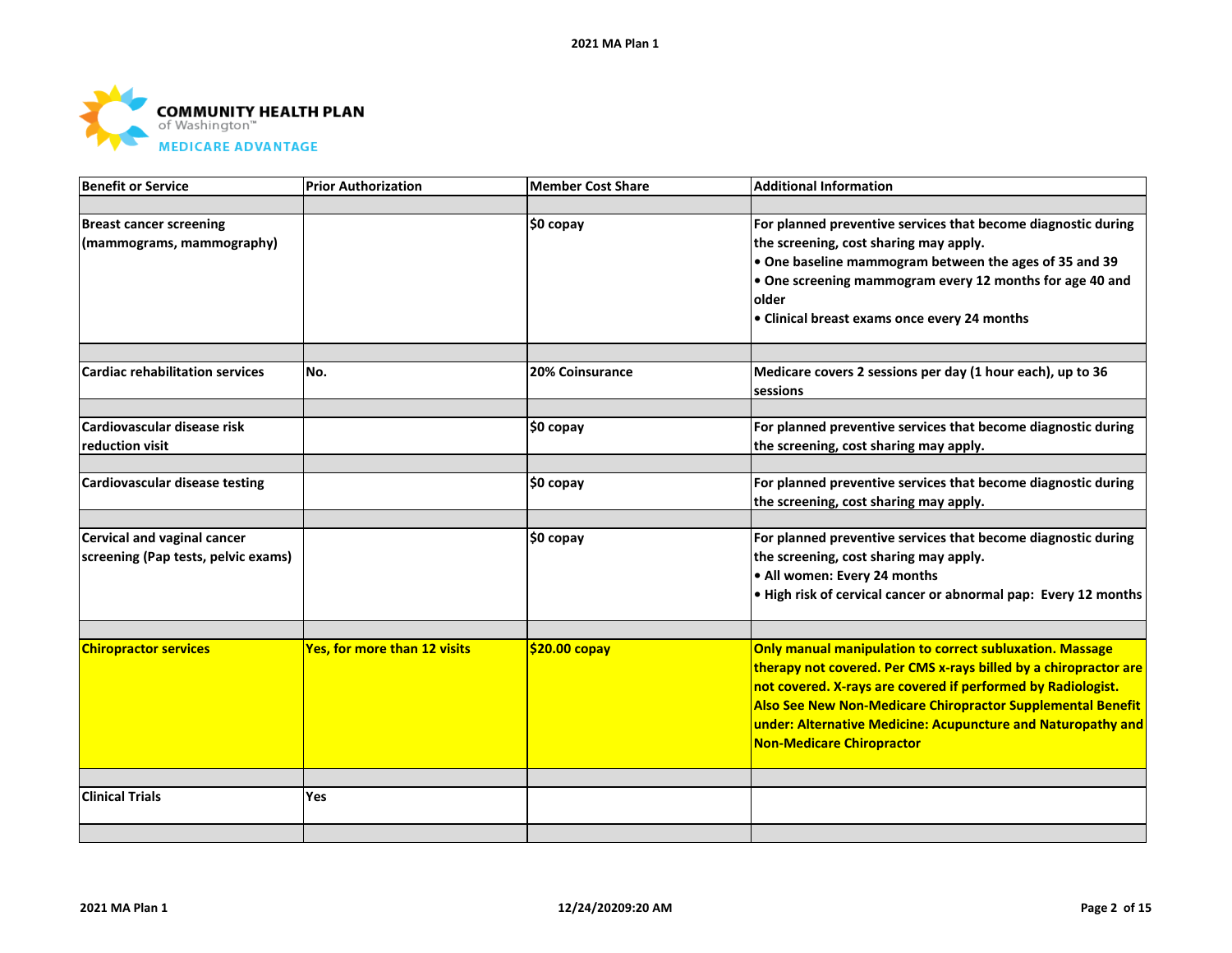

| Benefit or Service                                    | <b>Prior Authorization</b>         | <b>Member Cost Share</b> | <b>Additional Information</b>                                                                                                |
|-------------------------------------------------------|------------------------------------|--------------------------|------------------------------------------------------------------------------------------------------------------------------|
| Colorectal cancer screening                           |                                    | \$0 copay                | For planned preventive services that become diagnostic during                                                                |
| (Colonoscopy, Sigmoidoscopy)                          |                                    |                          | the screening, cost sharing may apply.                                                                                       |
|                                                       |                                    |                          | For age 50 and older:                                                                                                        |
|                                                       |                                    |                          | • Sigmoidoscopy every 48 months                                                                                              |
|                                                       |                                    |                          | • Fecal occult blood test, every 12 months                                                                                   |
|                                                       |                                    |                          | For at high risk of colon cancer:                                                                                            |
|                                                       |                                    |                          | • Screening colonoscopy every 24 months                                                                                      |
|                                                       |                                    |                          | Not at high risk of colon cancer:                                                                                            |
|                                                       |                                    |                          | • Screening colonoscopy every 10 years (120 months) but not                                                                  |
|                                                       |                                    |                          | within 48 months (2 years) of a screening sigmoidoscopy.                                                                     |
|                                                       |                                    |                          |                                                                                                                              |
| Cosmetic surgery or procedures<br>(Partial Exclusion) | Yes and Medicare criteria is met.  |                          | Only covered because of an accidental injury or to improve a<br>malformed part of the body. All stages of reconstruction are |
|                                                       |                                    |                          | covered for a breast after a mastectomy, as well as for the                                                                  |
|                                                       |                                    |                          | unaffected breast to produce a symmetrical appearance.                                                                       |
|                                                       |                                    |                          |                                                                                                                              |
|                                                       | <b>Not Covered</b>                 | <b>Not Covered</b>       |                                                                                                                              |
| <b>Custodial Care (Exclusion)</b>                     |                                    |                          | Custodial care is personal care that does not require the<br>continuing attention of trained medical or paramedical          |
|                                                       |                                    |                          | personnel, such as care that helps with activities of daily living,                                                          |
|                                                       |                                    |                          | such as bathing or dressing. Custodial care is not medically                                                                 |
|                                                       |                                    |                          | necessary.                                                                                                                   |
|                                                       |                                    |                          |                                                                                                                              |
| <b>Dental Services (Medical Services,</b>             | Refer to prior authorization list. | <b>20% Coinsurance</b>   | Covered services limited to surgery of the jaw or related                                                                    |
| <b>Not Routine Dental)</b>                            |                                    |                          | structures, setting fractures of the jaw or facial bones,                                                                    |
|                                                       |                                    |                          | extraction of teeth to prepare the jaw for radiation treatments                                                              |
|                                                       |                                    |                          | of neoplastic cancer disease, or services that would be covered                                                              |
|                                                       |                                    |                          | when provided by a physician.                                                                                                |
|                                                       |                                    |                          |                                                                                                                              |
| Dental Services (Supplemental                         |                                    |                          | Only routine preventive services are covered, exams, cleanings,                                                              |
| <b>Routine Preventive Only)</b>                       |                                    |                          | x-rays limited to 1 exam, 1 set of x-rays and one cleaning per                                                               |
|                                                       |                                    |                          | year. Comprehensive dental services are not covered.                                                                         |
|                                                       |                                    |                          |                                                                                                                              |
|                                                       |                                    |                          |                                                                                                                              |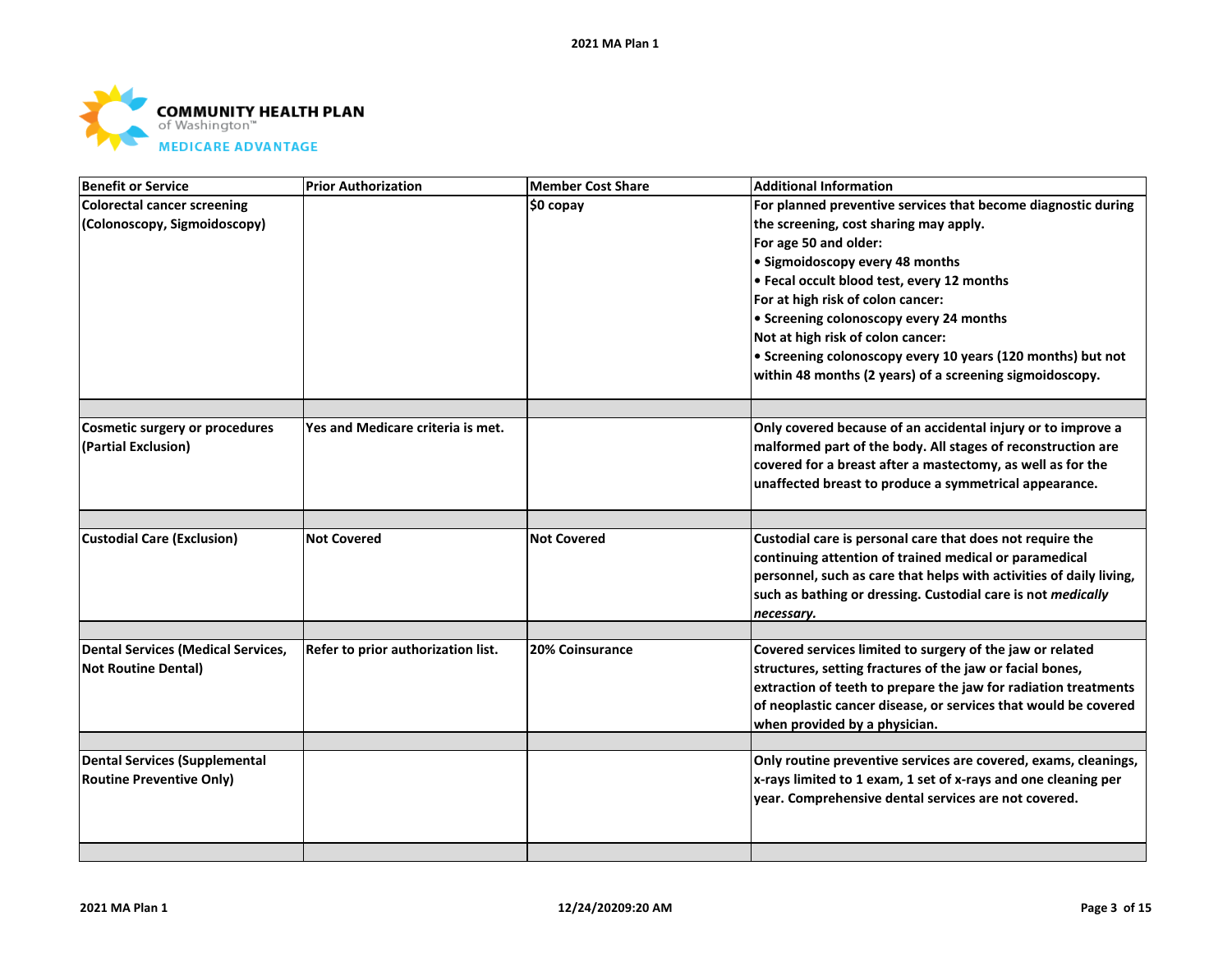

| <b>Benefit or Service</b>                                           | <b>Prior Authorization</b>                                              | <b>Member Cost Share</b>              | <b>Additional Information</b>                                   |
|---------------------------------------------------------------------|-------------------------------------------------------------------------|---------------------------------------|-----------------------------------------------------------------|
| <b>Depression screening</b>                                         |                                                                         | \$0 copay                             | For planned preventive services that become diagnostic during   |
|                                                                     |                                                                         |                                       | the screening, cost sharing may apply.                          |
|                                                                     |                                                                         |                                       |                                                                 |
| Diabetes screening                                                  |                                                                         | \$0 copay                             | For planned preventive services that become diagnostic during   |
|                                                                     |                                                                         |                                       | the screening, cost sharing may apply.                          |
|                                                                     |                                                                         |                                       |                                                                 |
| Diabetes self-management training, Prior auth required when glucose |                                                                         | \$0 cost share                        | No cost share:                                                  |
| diabetic services and diabetes                                      | monitor, shoes or inserts (orthotics) Self management training requires |                                       | • Blood glucose monitor                                         |
| supplies (DME)                                                      | greater than \$500.00                                                   | a referral.                           | · Blood glucose strips                                          |
|                                                                     |                                                                         |                                       | • Lancet devices                                                |
|                                                                     |                                                                         |                                       | • Glucose-control solutions for checking accuracy of strips and |
|                                                                     |                                                                         |                                       | monitor                                                         |
|                                                                     |                                                                         |                                       | • One pair of diabetic shoes per calendar year                  |
|                                                                     |                                                                         |                                       | • 2 sets of shoe inserts (orthotics) covered per calendar year  |
|                                                                     |                                                                         |                                       | (diabetic)                                                      |
|                                                                     |                                                                         |                                       |                                                                 |
| Durable medical equipment (DME)                                     | Some DME requires prior                                                 | *20% Coinsurance                      | Covered, provided Medicare criteria are met. DME includes,      |
| and related supplies                                                | authorization, check procedure                                          |                                       | wheelchairs, hospital beds, walkers, oxygen. * When primary     |
|                                                                     | codes for details. All DME with a                                       |                                       | diagnosis is COPD the coinsurance is zero.                      |
|                                                                     | purchase price greater than                                             |                                       |                                                                 |
|                                                                     | \$500.00 allowed amount requires                                        |                                       |                                                                 |
|                                                                     | prior authorization.                                                    |                                       |                                                                 |
|                                                                     |                                                                         |                                       |                                                                 |
| <b>Emergency care (Emergency Room,</b>                              |                                                                         | \$90.00 (facility) copay for ER visit | \$90.00 copayment waived if admitted as inpatient within the    |
| ER)                                                                 |                                                                         |                                       | same hospital within 24 hrs.                                    |
|                                                                     |                                                                         |                                       |                                                                 |
| <b>Emergency care (ER Physician</b>                                 |                                                                         | 0% coinsurance                        |                                                                 |
| Service)                                                            |                                                                         |                                       |                                                                 |
|                                                                     |                                                                         |                                       |                                                                 |
| <b>Emergency care: Supplemental</b>                                 |                                                                         | <b>20% Coinsurance</b>                | \$25,000.00 Maximum - ER coinsurance is not waived if admitted  |
| <b>World-wide - Facility and</b>                                    |                                                                         |                                       | to hospital. Amount paid does NOT count toward your             |
| <b>Professional Services</b>                                        |                                                                         |                                       | maximum-out-of-pocket (MOOP) amount.                            |
|                                                                     |                                                                         |                                       |                                                                 |
|                                                                     |                                                                         |                                       |                                                                 |
| <b>Enteral Feedings, Tube Feedings</b>                              | Yes                                                                     | 20% Coinsurance                       |                                                                 |
| (Infusion Therapy, DME)                                             |                                                                         |                                       |                                                                 |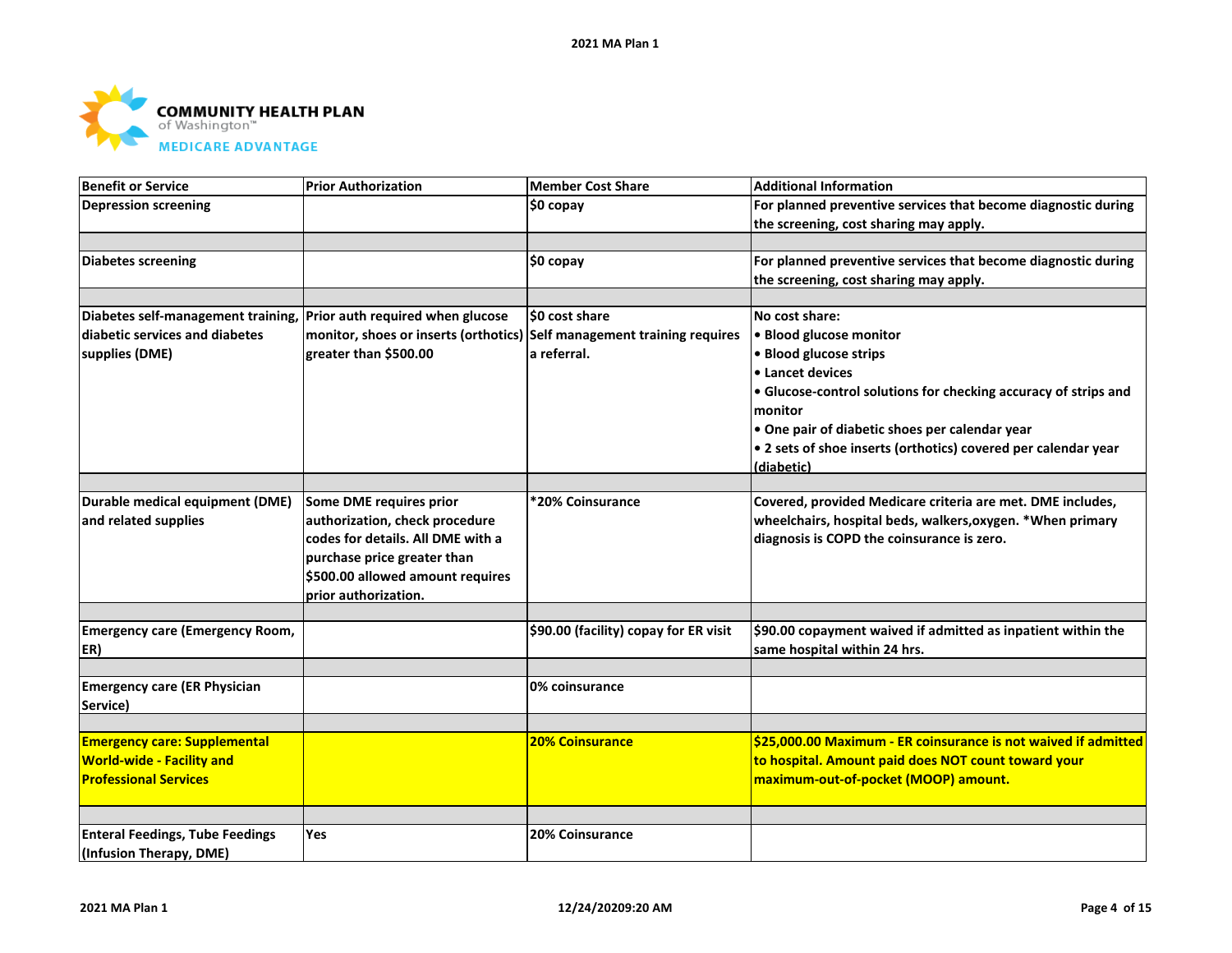

| Benefit or Service                                                                                                       | <b>Prior Authorization</b> | <b>Member Cost Share</b>                                                                                                           | <b>Additional Information</b>                                                                                                                                                                                                                                                                                                                                                                                                           |
|--------------------------------------------------------------------------------------------------------------------------|----------------------------|------------------------------------------------------------------------------------------------------------------------------------|-----------------------------------------------------------------------------------------------------------------------------------------------------------------------------------------------------------------------------------------------------------------------------------------------------------------------------------------------------------------------------------------------------------------------------------------|
|                                                                                                                          |                            |                                                                                                                                    |                                                                                                                                                                                                                                                                                                                                                                                                                                         |
| <b>Enteral Formula (Infusion Therapy,</b><br>DME)                                                                        | <b>Yes</b>                 | 20% Coinsurance                                                                                                                    |                                                                                                                                                                                                                                                                                                                                                                                                                                         |
|                                                                                                                          |                            |                                                                                                                                    |                                                                                                                                                                                                                                                                                                                                                                                                                                         |
| <b>Eye exam - Medicare Covered</b><br>(medical vision disease)                                                           |                            | *20% Coinsurance                                                                                                                   | Exams to diagnose diseases and conditions of the eye covered<br>by Medicare. *When the primary diagnosis is diabetes for a<br>retinal exam and the exam is performed by an endocrinologist<br>or ophthalmologist, the coinsurance is zero. If provider is not<br>participating, then plan approved referral is required.                                                                                                                |
|                                                                                                                          |                            |                                                                                                                                    |                                                                                                                                                                                                                                                                                                                                                                                                                                         |
| Eye exam - Routine Vision (VSP<br>Advantage)                                                                             |                            | In network \$0 copay                                                                                                               | Through VSP - One WellVision exam every year. Members must<br>use the VSP Choice Network for in-network benefits. Out of<br>network - \$47.00 is allowed toward the cost of the exam.                                                                                                                                                                                                                                                   |
|                                                                                                                          |                            |                                                                                                                                    |                                                                                                                                                                                                                                                                                                                                                                                                                                         |
| Eye Wear - Medicare covered (Post<br><b>Cataract Vision Surgery)</b>                                                     |                            | 20% Coinsurance                                                                                                                    | Covered, provided Medicare criteria are met. One pair of<br>eyeglasses or contact lenses includes insertion of an intraocular<br>lens after each surgery.                                                                                                                                                                                                                                                                               |
|                                                                                                                          |                            |                                                                                                                                    |                                                                                                                                                                                                                                                                                                                                                                                                                                         |
| <b>Eye Wear - Prescription Contacts,</b><br>frames, vision lenses, upgrades,<br>extra pair of glasses (VSP<br>Advantage) |                            | • In network - Lenses (for glasses) -<br>\$0 copay<br>• In network - Frame or contact<br>lenses - \$150.00 allowed toward<br>cost. | Through VSP - every 2 years. Members must use the VSP Choice<br>Network for in-network benefits.<br>. Out of network - Lenses - (for glasses) - Amount allowed<br>toward costs:<br>Single vision \$30<br>Lined bifocal or Progressive \$50<br>Lined trifocal \$60<br>Lenticular \$75<br>• Out of network - Frame or contact lenses - Amount allowed<br>toward costs:<br>Frame \$45<br>Contact lenses (in lieu of lenses and frame) \$85 |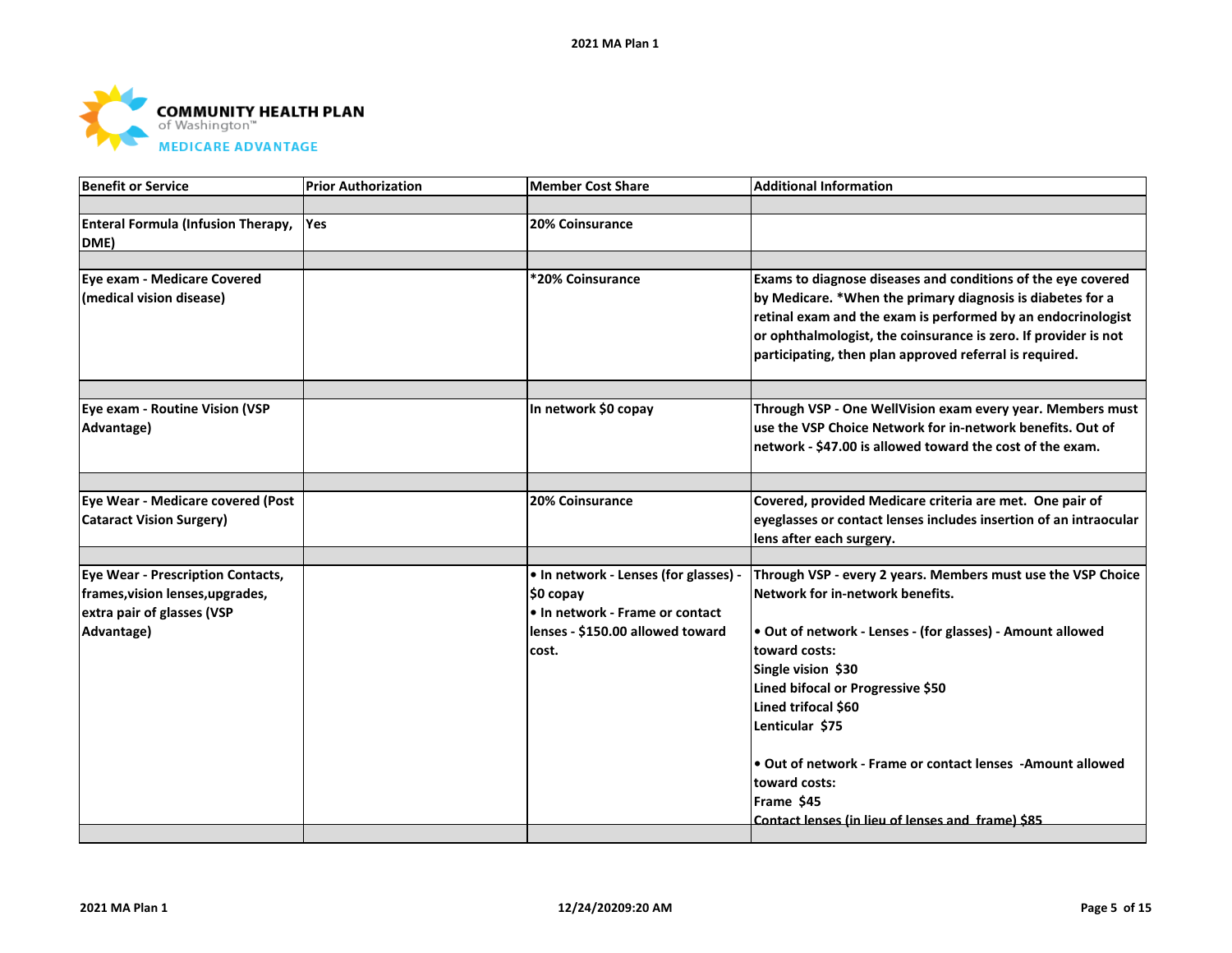

| <b>Benefit or Service</b>                     | <b>Prior Authorization</b>                         | <b>Member Cost Share</b>           | <b>Additional Information</b>                                    |
|-----------------------------------------------|----------------------------------------------------|------------------------------------|------------------------------------------------------------------|
| <b>Eye and Vision Services Not</b>            |                                                    | <b>Not Covered, See Additional</b> | • Radial keratotomy not covered                                  |
| <b>Covered by Medicare (Exclusions)</b>       |                                                    | Information                        | • LASIK surgery not covered                                      |
|                                               |                                                    |                                    | • Vision Therapy not covered                                     |
|                                               |                                                    |                                    | • Low Vision Aids not covered                                    |
|                                               |                                                    |                                    |                                                                  |
| <b>Genetic Testing Not Related to</b>         | <b>Yes</b>                                         | 20% Coinsurance                    |                                                                  |
| Pregnancy                                     |                                                    |                                    |                                                                  |
|                                               |                                                    |                                    |                                                                  |
| Hearing exam (Medicare covered-to             |                                                    | 20% Coinsurance                    | Covered, provided Medicare criteria are met. Routine hearing     |
| diagnose and treat specific diseases          |                                                    |                                    | exams, hearing aids, and hearing aid fittings are not covered by |
| and conditions.)                              |                                                    |                                    | Medicare.                                                        |
|                                               |                                                    |                                    |                                                                  |
|                                               |                                                    |                                    |                                                                  |
| Hearing exam (Routine not covered Not Covered |                                                    | <b>Not Covered</b>                 | <b>Not Covered</b>                                               |
| by Medicare) Exclusion                        |                                                    |                                    |                                                                  |
|                                               |                                                    |                                    |                                                                  |
| Hearing services (hearing aid                 | <b>Not Covered</b>                                 | <b>Not Covered</b>                 | <b>Not Covered</b>                                               |
| fittings, hearing aids) Exclusion             |                                                    |                                    |                                                                  |
|                                               |                                                    |                                    |                                                                  |
| <b>HIV screening</b>                          |                                                    | \$0 copay                          | For planned preventive services that become diagnostic during    |
|                                               |                                                    |                                    | the screening, cost sharing may apply.                           |
|                                               |                                                    |                                    |                                                                  |
| Home health agency care                       | Required for Home Health Services. \$0 coinsurance |                                    | 20% coinsurance for durable medical equipment (DME) still        |
|                                               | Services related to the Home Health                |                                    | applies when related to Home Health services.                    |
|                                               | care may also require prior                        |                                    |                                                                  |
|                                               | authorization, for example                         |                                    |                                                                  |
|                                               | medication, enteral nutrition.                     |                                    |                                                                  |
|                                               | <b>Review Prior Authorization list for</b>         |                                    |                                                                  |
|                                               | related services.                                  |                                    |                                                                  |
|                                               |                                                    |                                    |                                                                  |
|                                               |                                                    |                                    |                                                                  |
| <b>Homemaker Services (Exclusion)</b>         | <b>Not Covered</b>                                 | <b>Not Covered</b>                 | Services include basic household assistance, light housekeeping  |
|                                               |                                                    |                                    | or light meal preparation.                                       |
|                                               |                                                    |                                    |                                                                  |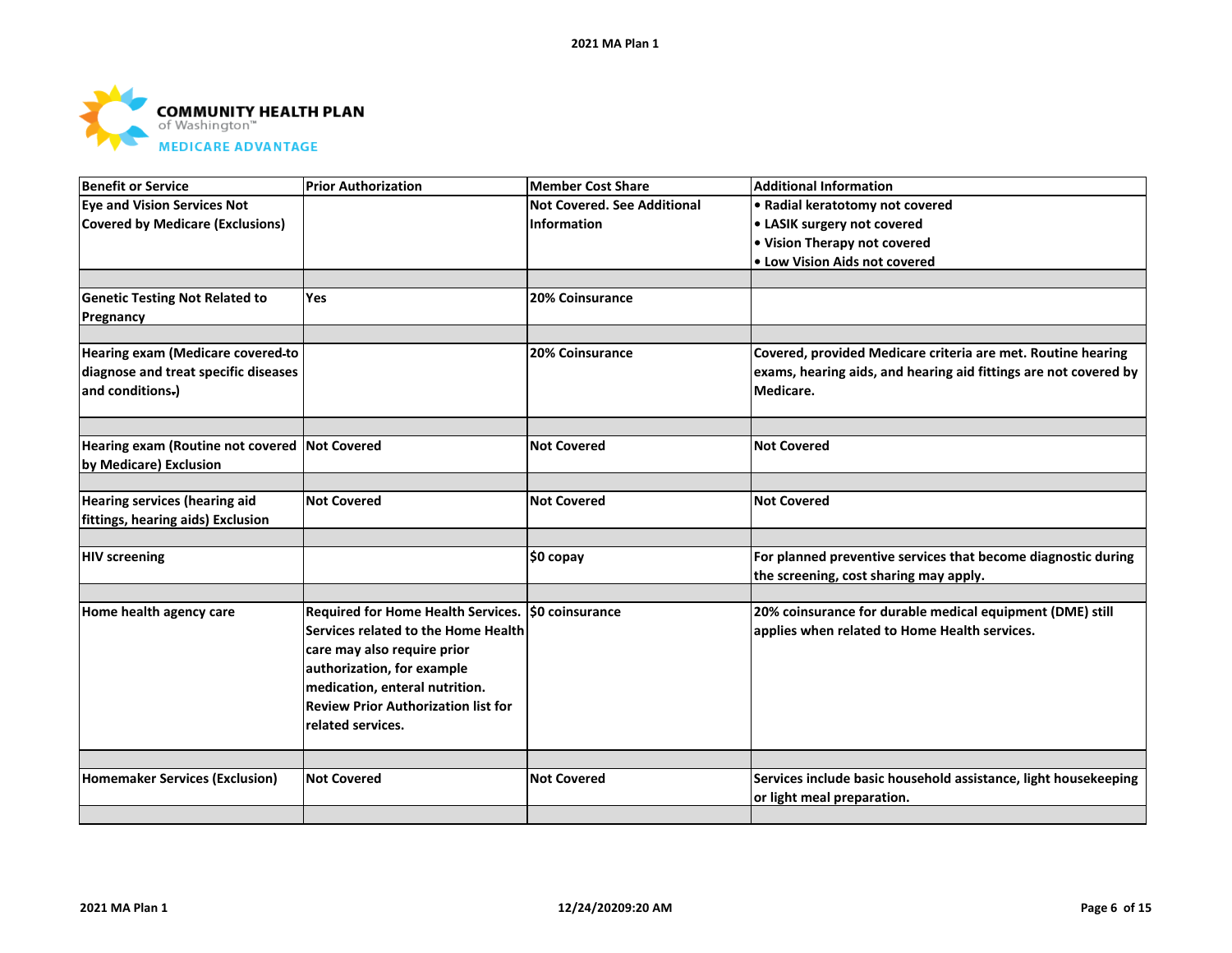

| <b>Benefit or Service</b>                                                                                                 | <b>Prior Authorization</b>                                                                                                                                                                                                                                                | <b>Member Cost Share</b>                     | <b>Additional Information</b>                                                                                                                                                                                                               |
|---------------------------------------------------------------------------------------------------------------------------|---------------------------------------------------------------------------------------------------------------------------------------------------------------------------------------------------------------------------------------------------------------------------|----------------------------------------------|---------------------------------------------------------------------------------------------------------------------------------------------------------------------------------------------------------------------------------------------|
| Hospice care (inpatient and home)                                                                                         | No.                                                                                                                                                                                                                                                                       |                                              | You pay nothing for hospice care from a Medicare certified<br>hospice. You may have to pay part of the cost for drugs and<br>respite care. Hospice is covered outside of our plan.                                                          |
| Hyperbaric oxygen treatment                                                                                               | Yes                                                                                                                                                                                                                                                                       | 20% Coinsurance                              |                                                                                                                                                                                                                                             |
| <b>Immunizations</b>                                                                                                      |                                                                                                                                                                                                                                                                           | <b>\$0 Coinsurance</b>                       | Covered:<br>pneumonia<br>· influenza (flu shot)<br><b>Hepatitis B</b><br>*Shingles vaccine (Zostavax) is covered under pharmacy - Part D<br>Benefit*                                                                                        |
| <b>Infusion Therapy, Home Infusion</b><br>Therapy                                                                         | <b>Not Required for Infusion Therapy</b><br><b>Services. Services related to the</b><br><b>Infusion Therapy care may require</b><br>prior authorization, for example<br>medication, enteral nutrition.<br><b>Review Prior Authorization list for</b><br>related services. | <b>20% coinsurance</b>                       | Not Required for Infusion Therapy Services. Services related to<br>the Infusion Therapy care may require prior authorization, for<br>example medication, enteral nutrition. Review Prior<br><b>Authorization list for related services.</b> |
| Injections, Injectable drugs<br>(Prescription drugs Medicare Part B Note: All Unclassified biologics<br>medical benefits) | See Prior Authorization (PA) List<br>(J3590) require a prior<br>authorization.                                                                                                                                                                                            | <b>20% Coinsurance</b>                       | Covered, provided Medicare criteria are met. Includes<br>chemotherapy related drugs, drugs related to home dialysis,<br><b>B12, etc.</b>                                                                                                    |
| <b>Inpatient hospital Blood (including</b><br>inpatient skilled nursing<br>facility/SNF)                                  |                                                                                                                                                                                                                                                                           | <b>No Blood Deductible</b><br>0% coinsurance | Coverage begins with the first pint of blood needed. Includes<br>storage and administration. The patient is responsible for any<br>other applicable coinsurance amounts.                                                                    |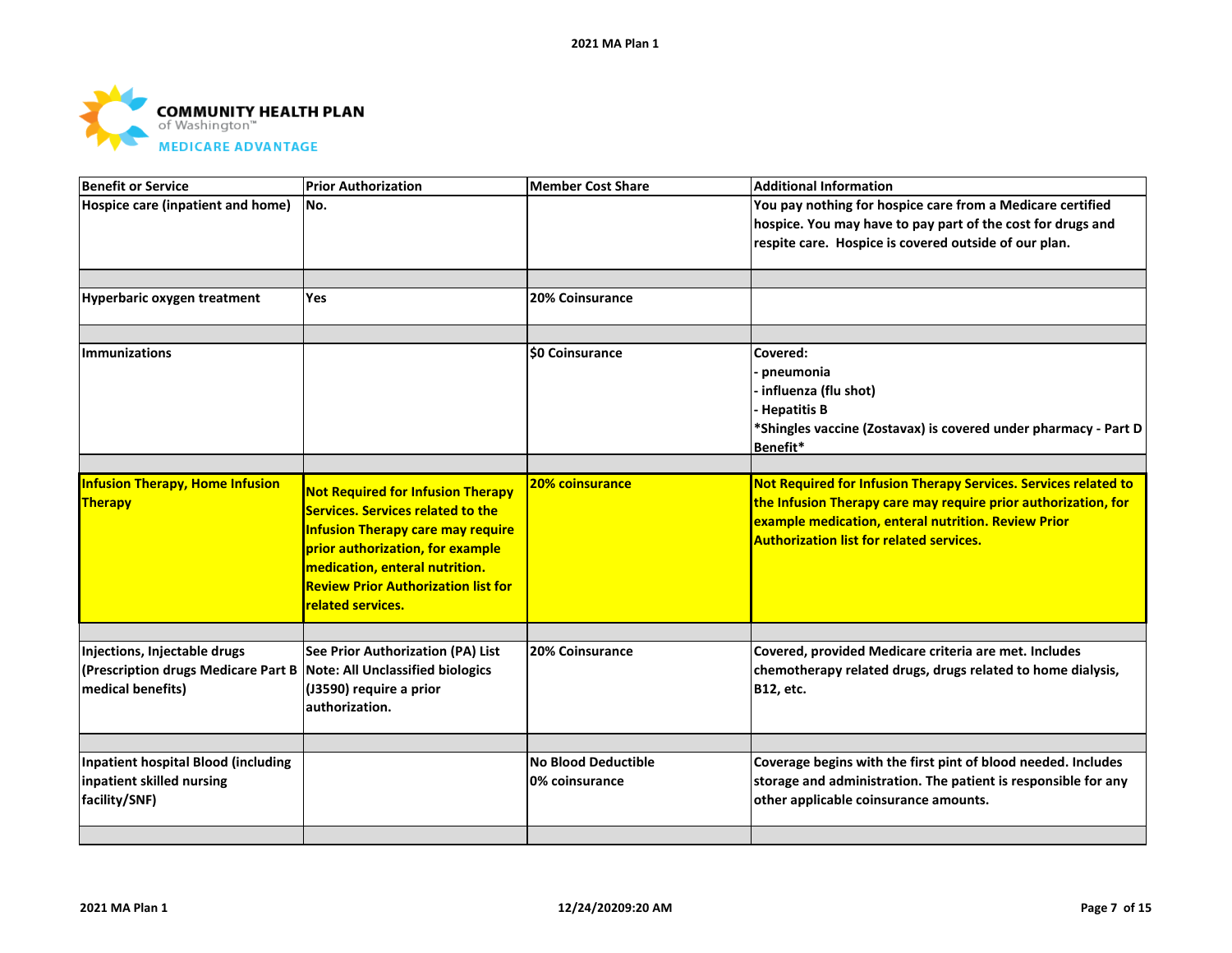

| <b>Benefit or Service</b>                | <b>Prior Authorization</b> | <b>Member Cost Share</b>   | <b>Additional Information</b>                                     |
|------------------------------------------|----------------------------|----------------------------|-------------------------------------------------------------------|
| <b>Outpatient Blood</b>                  |                            | <b>No Blood Deductible</b> | Coverage begins with the fourth pint of blood needed. Coverage    |
|                                          |                            | 0% coinsurance             | of storage and administration begins with the first pint of blood |
|                                          |                            |                            | needed. The patient is responsible for any other applicable       |
|                                          |                            |                            | coinsurance amounts.                                              |
|                                          |                            |                            |                                                                   |
| Inpatient hospital (acute) care          | Yes                        | Days:                      | All admissions, planned and urgent, require notification within   |
|                                          |                            | 1-4 - \$465.00 per day     | 24 hrs. or next business day. Each time a member is admitted      |
|                                          |                            | 5-90 - \$0 per day         | for a new inpatient stay the copay will apply. Plan covers 90     |
|                                          |                            |                            | days for an inpatient stay.                                       |
|                                          |                            |                            |                                                                   |
| <b>Inpatient Professional Services</b>   |                            | <b>20% Coinsurance</b>     |                                                                   |
|                                          |                            |                            |                                                                   |
| Inpatient Hospital (facility) mental     | <b>Yes</b>                 | Days:                      | All admissions, planned and urgent, require notification within   |
| health, psychiatric, psychiatrist-care   |                            | 1-5 - \$330.00 per day     | 24 hrs. or next business day. Each time a member is admitted      |
|                                          |                            | 6-90 - \$0 per day         | for a new inpatient stay the copay will apply. Not psychiatric    |
|                                          |                            |                            | hospital, same cost shares as acute care. Plan covers 90 days for |
|                                          |                            |                            | an inpatient stay. 190-day lifetime limitation in a psychiatric   |
|                                          |                            |                            | facility. This limitation does not apply to inpatient psychiatric |
|                                          |                            |                            | services furnished in a general hospital.                         |
|                                          |                            |                            |                                                                   |
| <b>Inpatient rehabilitation services</b> | Yes                        | Days:                      | All admissions, planned and urgent, require notification within   |
| (physical, speech, occupational          |                            | 1-4 - \$465.00 per day     | 24 hrs. or next business day. Each time a member is admitted      |
| therapies)                               |                            | 5-90 - \$0 per day         | for a new inpatient stay the copay will apply. Same cost shares   |
|                                          |                            |                            | as acute care.                                                    |
| Inpatient services covered during a      |                            | 20% coinsurance            | Covered, provided Medicare criteria are met.                      |
| non-covered inpatient stay               |                            |                            |                                                                   |
|                                          |                            |                            |                                                                   |
|                                          |                            |                            |                                                                   |
| Inpatient substance abuse                | <b>Yes</b>                 | Days:                      | All admissions, planned and urgent, require notification within   |
|                                          |                            | 1-5 - \$465.00 per day     | 24 hrs. or next business day. Same cost shares as acute care.     |
|                                          |                            | 6-90 - \$0 per day         |                                                                   |
|                                          |                            | Over 90 - \$0 per day      |                                                                   |
|                                          |                            |                            |                                                                   |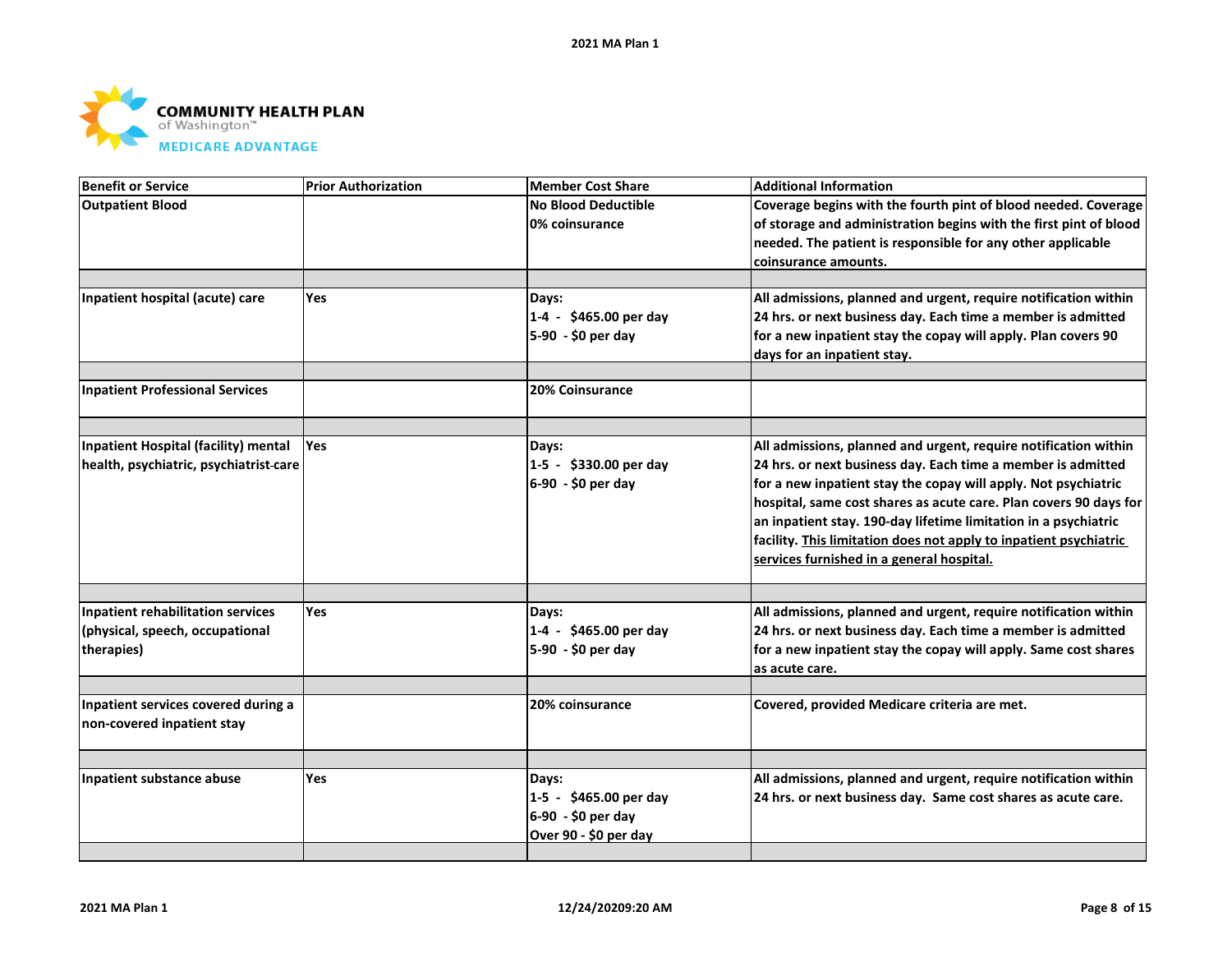

| <b>Benefit or Service</b>                                           | <b>Prior Authorization</b>            | <b>Member Cost Share</b> | <b>Additional Information</b>                                                                                                         |
|---------------------------------------------------------------------|---------------------------------------|--------------------------|---------------------------------------------------------------------------------------------------------------------------------------|
| Kidney disease and conditions<br>(Hemodialysis, Dialysis, End Stage | NO. Notification is required.         | 20% coinsurance          |                                                                                                                                       |
| <b>Renal Disease/ESRD)</b>                                          |                                       |                          |                                                                                                                                       |
|                                                                     |                                       |                          |                                                                                                                                       |
| Kidney disease education (on                                        | No.                                   | 0% cost share            | Medicare covers 6 sessions of kidney disease education per                                                                            |
| dialysis)                                                           |                                       |                          | lifetime per Medicare.                                                                                                                |
|                                                                     |                                       |                          |                                                                                                                                       |
| Mastectomy related bras and<br>supplies (DME)                       | If over \$500.00                      | 20% cost share           |                                                                                                                                       |
| <b>Meal, Meals Benefit</b>                                          |                                       | 0% cost share            | Meals can be delivered to the home upon discharge from a                                                                              |
| (Supplemental)                                                      |                                       |                          | hospital or skilled nursing facility. 2 meals per day up to 14 days                                                                   |
|                                                                     |                                       |                          | after discharge, up to 6 occurrences per year. Meals to dine                                                                          |
|                                                                     |                                       |                          | with members that are inpatient are not covered.                                                                                      |
|                                                                     |                                       |                          |                                                                                                                                       |
|                                                                     |                                       |                          |                                                                                                                                       |
| <b>Medical nutrition therapy</b><br>education                       | <b>No</b>                             | 0% cost share            | Education for people with diabetes, kidney disease (patient not<br>on dialysis) post kidney transplant. 3 hrs. for first year. 2 hrs. |
|                                                                     |                                       |                          | each year after the first year.                                                                                                       |
|                                                                     |                                       |                          |                                                                                                                                       |
| <b>Nurse Advice Line</b>                                            |                                       | 0% cost share            | 24 hour nurse hotline available: 1-866-418-1002 or TTY 1-866-                                                                         |
|                                                                     |                                       |                          | 418-1006                                                                                                                              |
|                                                                     |                                       |                          |                                                                                                                                       |
| <b>Obesity screening and obesity</b>                                |                                       | 0% cost share            | Covered, provided Medicare criteria are met, e.g., body mass                                                                          |
| (counseling) therapy                                                |                                       |                          | index (BMI) of 30 or more, etc.                                                                                                       |
| <b>Organ (Living) Donation</b>                                      | Yes                                   | 20% coinsurance          | All admissions, planned and urgent, require notification within                                                                       |
| (Transplant)                                                        |                                       |                          | 24 hrs. or next business day.                                                                                                         |
|                                                                     |                                       |                          |                                                                                                                                       |
| <b>Orthotics (Supportive Devices for</b>                            | Only covered for diabetic foot        | \$0 cost share           | • 2 sets of shoe inserts (orthotics) covered per calendar year                                                                        |
| feet)                                                               | disease.                              |                          | only for diabetic foot disease.                                                                                                       |
|                                                                     |                                       |                          |                                                                                                                                       |
|                                                                     | Prior auth required for orthotics     |                          |                                                                                                                                       |
|                                                                     | (shoe inserts) greater than \$500.00. |                          |                                                                                                                                       |
|                                                                     |                                       |                          |                                                                                                                                       |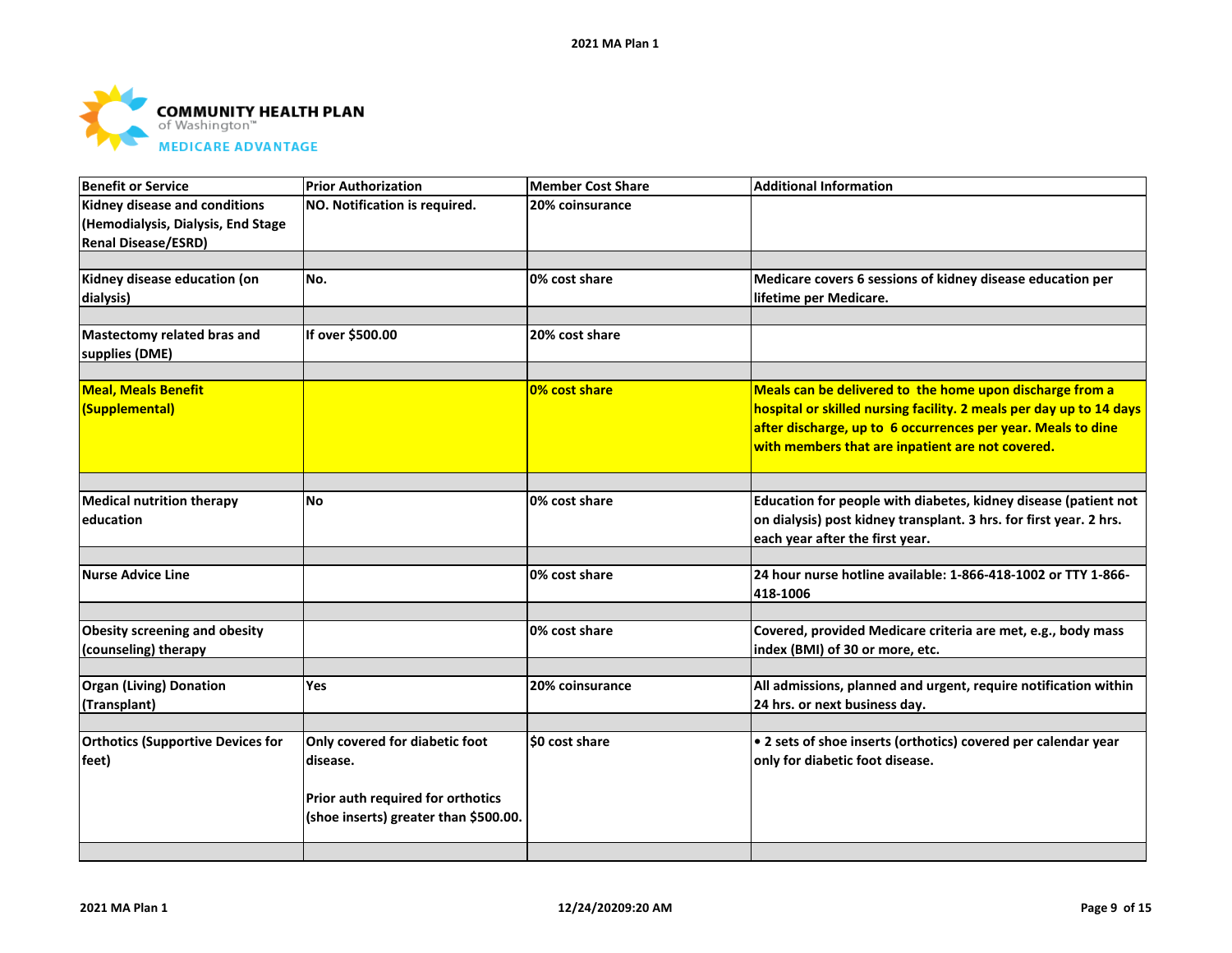

| <b>Benefit or Service</b>                 | <b>Prior Authorization</b>                | <b>Member Cost Share</b>              | <b>Additional Information</b>                                       |
|-------------------------------------------|-------------------------------------------|---------------------------------------|---------------------------------------------------------------------|
| <b>Outpatient diagnostic tests and</b>    | Some require prior authorization.         | 0% Medicare covered lab               |                                                                     |
| therapeutic services (lab, radiology      | <b>Check PA List and Procedure Codes</b>  | \$15 copay x-ray outpatient facility  |                                                                     |
| x-ray)                                    | for more details.                         | fee does not include scans (CT, MRI,  |                                                                     |
|                                           |                                           | PET, etc.) Does not include           |                                                                     |
|                                           |                                           | professional fees.                    |                                                                     |
|                                           |                                           | 20% Other diagnostic procedures       |                                                                     |
|                                           |                                           | (includes scans)                      |                                                                     |
|                                           |                                           |                                       |                                                                     |
| <b>Outpatient hospital</b>                | <b>See Prior Authorization (PA) List</b>  | \$370.00 copay outpatient facility    |                                                                     |
| services, includes Observation            |                                           | fee maximum. Does not include         |                                                                     |
|                                           |                                           | professional services.                |                                                                     |
| Outpatient mental health (not             |                                           | $$30$ copay                           | Copay the same for group therapy. Must be Medicare eligible         |
| psychiatrist)                             |                                           |                                       | provider. Per CMS, some 'counselors' are not eligible to perform    |
|                                           |                                           |                                       | services for Medicare and Medicare Advantage members.               |
|                                           |                                           |                                       |                                                                     |
|                                           |                                           |                                       |                                                                     |
| <b>Outpatient psychiatrist care</b>       |                                           | 20% coinsurance                       | Coinsurance the same for group therapy.                             |
|                                           |                                           |                                       |                                                                     |
| <b>Outpatient rehabilitation services</b> | <b>Prior authorization required after</b> | \$40.00 copay                         | 12 visits allowed for each type of therapy. 12 PT, 12 OT and 12     |
| (physical, PT speech, ST,                 | initial 12 visits.                        |                                       | ST. Prior Authorization is required for additional visits after the |
| occupational therapy, OT)                 |                                           |                                       | initial 12 visits. Evaluation and reevaluation is separate from the |
|                                           |                                           |                                       | 12 visits.                                                          |
| <b>Outpatient substance disuse</b>        | Yes                                       | 20% coinsurance                       | Opioid Treatment Services, to allow codes G2067 through             |
| services                                  |                                           |                                       | G2080, the provider must be certified with SAMSAH and               |
|                                           |                                           |                                       | enrolled with Medicare.                                             |
|                                           |                                           |                                       |                                                                     |
| <b>Outpatient surgery, ambulatory</b>     | <b>See Prior Authorization (PA) List</b>  | \$370.00 copay for ASC facility fees. |                                                                     |
| surgical centers (ASC)                    |                                           |                                       |                                                                     |
|                                           |                                           |                                       |                                                                     |
|                                           |                                           | <b>Not Covered</b>                    |                                                                     |
| Over the Counter (OTC)                    | <b>Not Covered</b>                        |                                       |                                                                     |
| medication/pharmacy                       |                                           |                                       |                                                                     |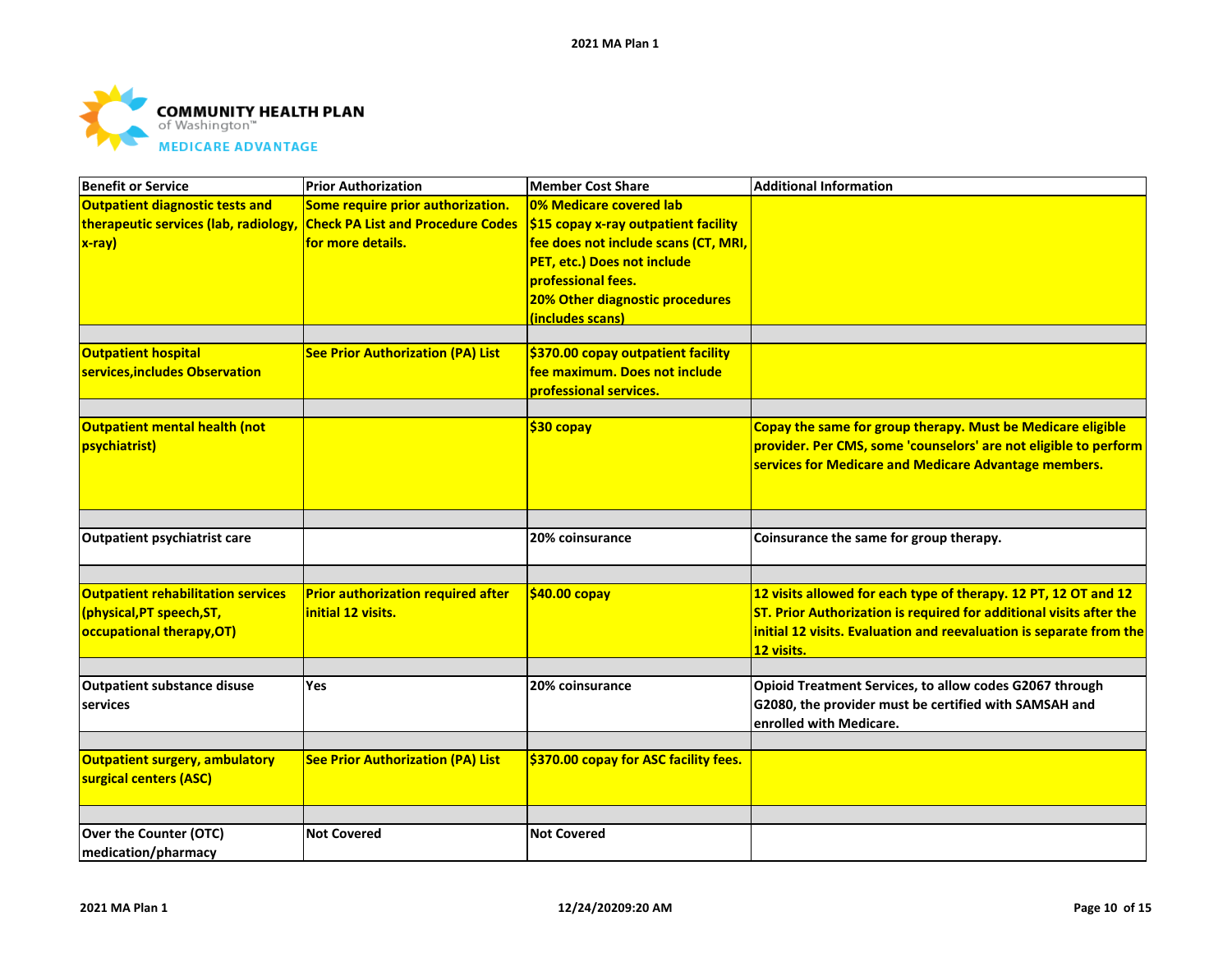

| <b>Benefit or Service</b>                 | <b>Prior Authorization</b>        | <b>Member Cost Share</b>           | <b>Additional Information</b>                                  |
|-------------------------------------------|-----------------------------------|------------------------------------|----------------------------------------------------------------|
|                                           |                                   |                                    |                                                                |
| <b>Partial hospitalization service</b>    |                                   | 20% coinsurance                    | Must be Medicare eligible provider. Per CMS, some 'counselors' |
| (intensive outpatient mental health       |                                   |                                    | are not eligible to perform services for Medicare and Medicare |
| services)                                 |                                   |                                    | Advantage members.                                             |
|                                           |                                   |                                    |                                                                |
| Primary Care Physician (PCP) office       |                                   | *\$15 copay for PCP E & M service  | *Zero copay when primary diagnosis is diabetes                 |
| visits                                    |                                   | 20% coinsurance for all other      | *Zero copay when primary diagnosis is COPD                     |
|                                           |                                   | services                           | *Zero copay when primary diagnosis is CHF                      |
|                                           |                                   |                                    |                                                                |
|                                           |                                   |                                    |                                                                |
|                                           |                                   |                                    |                                                                |
|                                           |                                   |                                    |                                                                |
|                                           |                                   |                                    |                                                                |
| Physical Exam, See Welcome to             |                                   | <b>See Welcome to Medicare</b>     | See Welcome to Medicare Preventive Visit and Annual Wellness   |
| <b>Medicare Preventive Visit and</b>      |                                   | <b>Preventive Visit and Annual</b> | <b>Visit</b>                                                   |
| <b>Annual Wellness Visit</b>              |                                   | <b>Wellness Visit</b>              |                                                                |
|                                           |                                   |                                    |                                                                |
| <b>Podiatry Services (Foot Care) When</b> |                                   | No copay \$0.00                    | 4 visits each year - Not limited to Medicare covered diagnosis |
| <b>Not Covered by Medicare</b>            |                                   | 0% Coinsurance                     | codes. NEW, when the primary care is Diabetes an additional 4  |
| (Supplemental Benefit)                    |                                   |                                    | visits each year for a total of 8 Non-Medicare covered visits. |
|                                           |                                   |                                    | The specialist copay does not apply to podiatrists for these   |
|                                           |                                   |                                    | services."                                                     |
|                                           |                                   |                                    |                                                                |
|                                           |                                   |                                    |                                                                |
| <b>Podiatry Services (Foot Care)</b>      |                                   | Copay \$20.00                      | <b>Limited to Medicare covered diagnosis codes.</b>            |
| <b>Medical Medicare Covered</b>           |                                   |                                    | The specialist copay does not apply to podiatrists for these   |
|                                           |                                   |                                    | services.                                                      |
|                                           |                                   |                                    |                                                                |
| <b>Prescription drugs Medicare Part B</b> | See Prior Authorization (PA) List | 20% coinsurance                    | Includes chemotherapy related drugs, drugs related to home     |
| medical benefits (injectable drugs,       |                                   |                                    | dialysis, etc.                                                 |
| injections)                               |                                   |                                    |                                                                |
|                                           |                                   |                                    |                                                                |
| <b>Prescription drugs Medicare Part D</b> |                                   | Pharmacy Part D is covered.        | Over the counter (OTC) not covered                             |
| pharmacy benefit (drug list,              |                                   |                                    |                                                                |
| formulary)                                |                                   |                                    |                                                                |
|                                           |                                   |                                    |                                                                |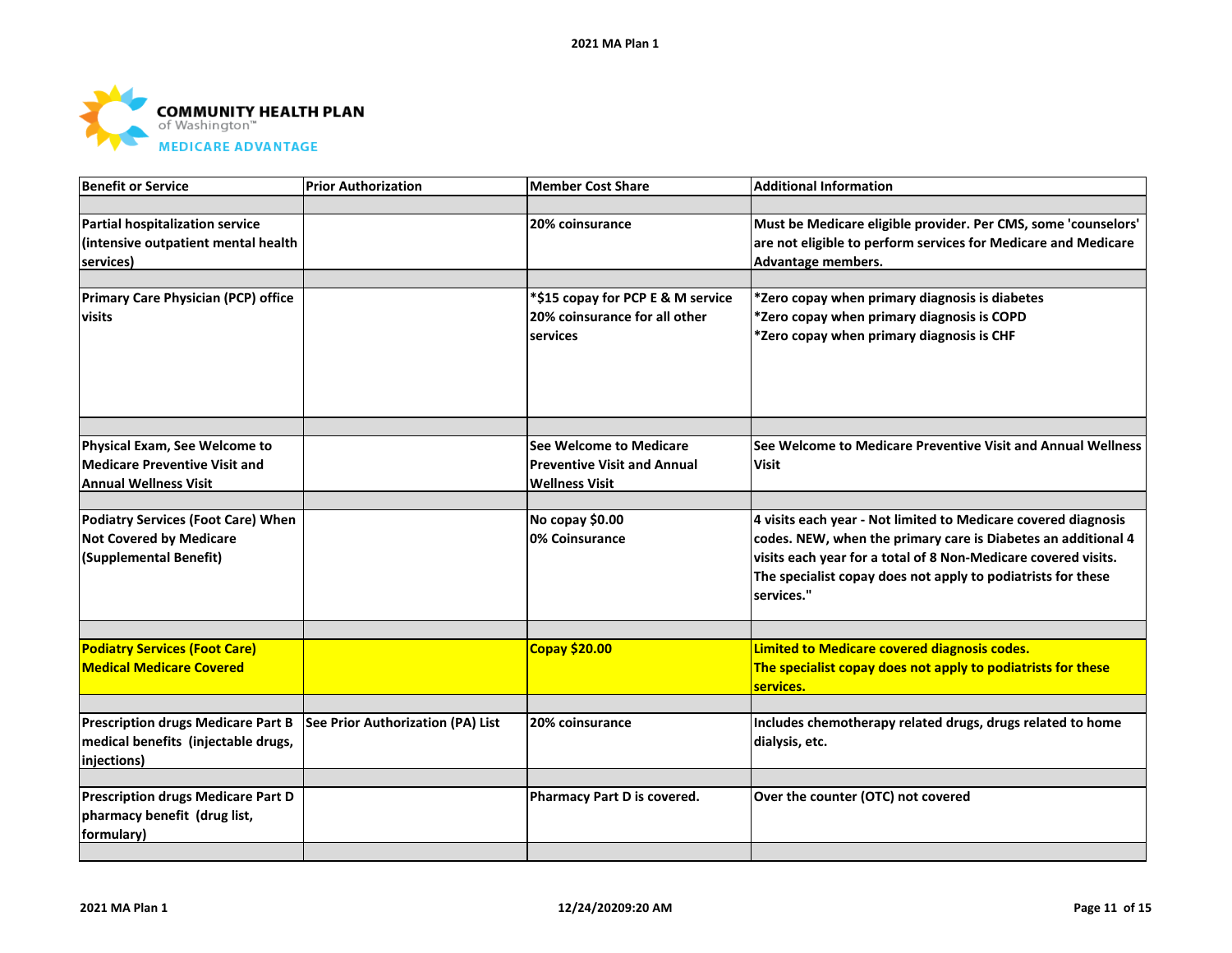

| Benefit or Service                       | <b>Prior Authorization</b>        | <b>Member Cost Share</b>          | <b>Additional Information</b>                                      |
|------------------------------------------|-----------------------------------|-----------------------------------|--------------------------------------------------------------------|
| Primary Care Physician (PCP)             |                                   | *\$15 copay for PCP E & M service | *Zero copay when primary diagnosis is diabetes for                 |
|                                          |                                   | 20% coinsurance for all other     | endocrinologist ophthalmologist.                                   |
|                                          |                                   | services                          | *Zero copay when primary diagnosis is COPD for pulmonologist.      |
|                                          |                                   |                                   | *Zero copay when primary diagnosis is CHF for cardiologist.        |
|                                          |                                   |                                   |                                                                    |
|                                          |                                   |                                   |                                                                    |
| Prostate cancer screening exams          |                                   | $$0$ copay                        | For planned preventive services that become diagnostic during      |
| (PSA)                                    |                                   |                                   | the screening, cost sharing may apply.                             |
|                                          |                                   |                                   | For men over age 50:                                               |
|                                          |                                   |                                   | • Every 12 months: Digital rectal exam                             |
|                                          |                                   |                                   | • Every 12 months PSA test                                         |
|                                          |                                   |                                   |                                                                    |
| <b>Prosthetic devices and related</b>    | See Prior Authorization (PA) List | 20% coinsurance                   |                                                                    |
| supplies (DME)                           |                                   |                                   |                                                                    |
|                                          |                                   |                                   |                                                                    |
| Pulmonary rehabilitation services        |                                   | 20% coinsurance                   | Limited to a maximum of 2 1-hour sessions per day for up to 36     |
|                                          |                                   |                                   | sessions, with the option for an additional 36 sessions if         |
|                                          |                                   |                                   | medically necessary.                                               |
| Screening and counseling to reduce       |                                   |                                   | For planned preventive services that become diagnostic during      |
| alcohol misuse                           |                                   | \$0 copay                         | the screening, cost sharing may apply.                             |
|                                          |                                   |                                   |                                                                    |
| Screening for sexually transmitted       |                                   | \$0 copay                         | For planned preventive services that become diagnostic during      |
| infections (STIs) and counseling to      |                                   |                                   | the screening, cost sharing may apply.                             |
| prevent STIs                             |                                   |                                   |                                                                    |
|                                          |                                   |                                   |                                                                    |
| Shoes, Diabetic- SEE Diabetes self-      |                                   |                                   |                                                                    |
| management training, diabetic            |                                   |                                   |                                                                    |
| services and diabetes supplies           |                                   |                                   |                                                                    |
| (DME)                                    |                                   |                                   |                                                                    |
|                                          |                                   |                                   |                                                                    |
| <b>Shoes, Orthopedic/Prosthetic with</b> |                                   |                                   | Limited coverage. Prosthetic/Orthopedic Shoes that are part of     |
| <b>Braces (DME)</b>                      | Yes, greater than \$500.00        | <b>20% coinsurance</b>            | a leg brace are covered and included in the cost of the leg brace. |
|                                          |                                   |                                   |                                                                    |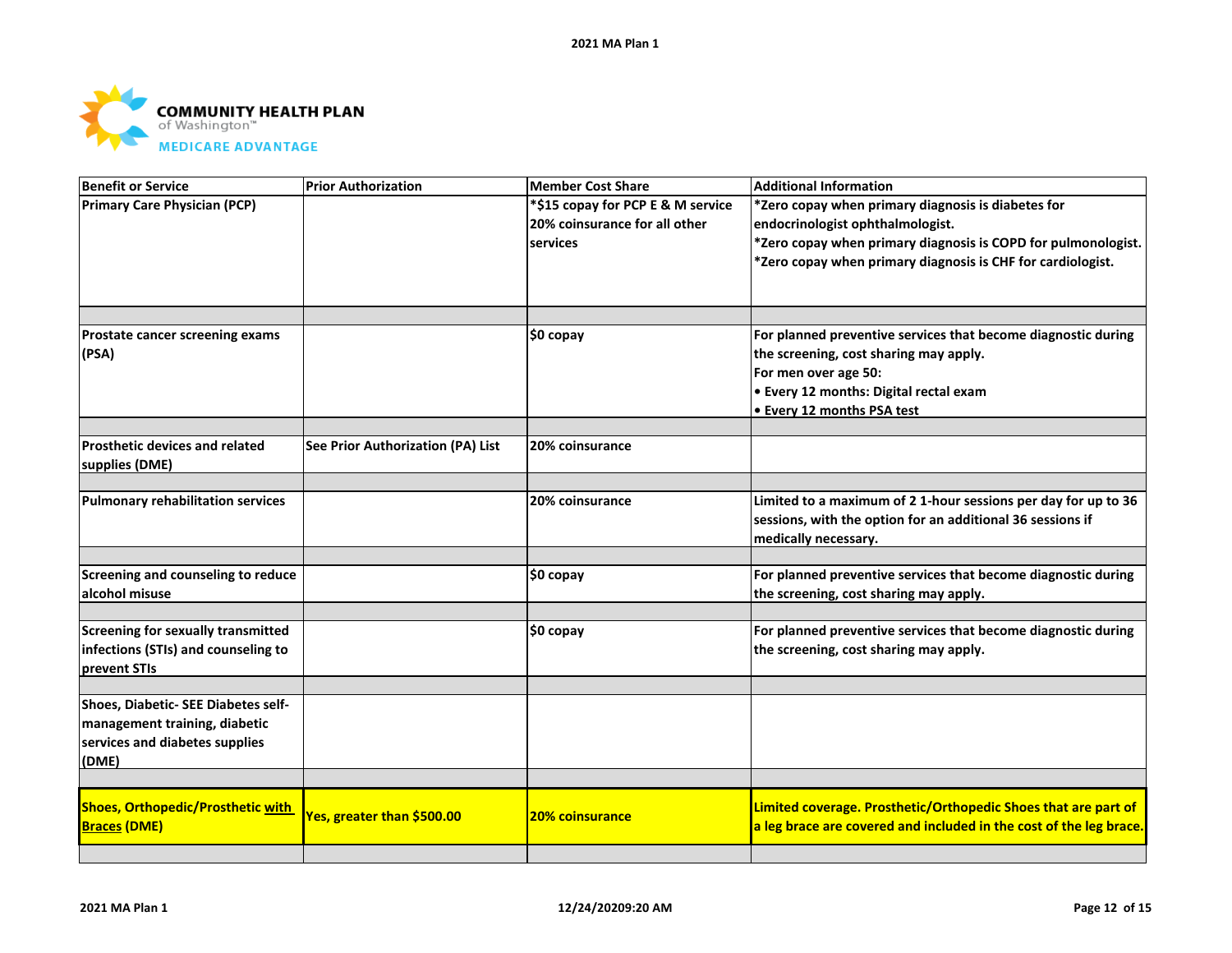

| <b>Benefit or Service</b>                   | <b>Prior Authorization</b> | <b>Member Cost Share</b>           | <b>Additional Information</b>                                 |
|---------------------------------------------|----------------------------|------------------------------------|---------------------------------------------------------------|
| <b>Skilled nursing inpatient facility</b>   | <b>Yes</b>                 | Days:                              | No (zero) acute inpatient hospital days required prior to SNF |
| (SNF) care (Part A)                         |                            | $1-20 - $00.00$ per day            | admission. Custodial (not medically necessary) care is not    |
|                                             |                            | 21-100 - \$160.00 per day          | covered. All admissions, planned and urgent, require          |
|                                             |                            |                                    | notification within 24 hrs. or next business day. Each time   |
|                                             |                            |                                    | member is admitted to a new SNF stay the copay will apply.    |
|                                             |                            |                                    |                                                               |
| <b>Skilled nursing facility (SNF)</b>       |                            | 20% coinsurance                    | Part B (outpatient) coinsurance and benefit limits apply.     |
| inpatient care (Part B)                     |                            |                                    |                                                               |
| <b>Skilled nursing facility (SNF) Blood</b> |                            | No blood deductible                |                                                               |
|                                             |                            | 0% coinsurance                     |                                                               |
| <b>Sleep Studies</b>                        | No.                        | 20% coinsurance                    | Limited to one per year                                       |
|                                             |                            |                                    |                                                               |
| Smoking and tobacco use cessation           |                            | 0% Coinsurance                     | . No disease - 8 sessions per calendar year                   |
|                                             |                            |                                    | · Disease related - 8 sessions per calendar year              |
| <b>Sterilization Reversal (Exclusion)</b>   | <b>Not Covered</b>         | <b>Not Covered</b>                 | Reversal of sterilization procedures and non-prescription     |
|                                             |                            |                                    | contraceptive supplies.                                       |
| <b>Specialist Physician Care/Services</b>   |                            | *\$50 copay for E & M service      | *Zero copay when primary diagnosis is diabetes for            |
| (does not apply to psychiatrists,           |                            | 20% coinsurance for all other      | endocrinologist                                               |
| mental health, lab or radiology)            |                            | services                           | *Zero copay when primary diagnosis is COPD for pulmonologist. |
|                                             |                            |                                    | *Zero copay when primary diagnosis is CHF for cardiologist.   |
|                                             |                            |                                    | *See Eye Exam - Medicare Covered - for Retinal Exam benefit   |
|                                             |                            |                                    |                                                               |
|                                             |                            |                                    |                                                               |
|                                             |                            | 20% coinsurance for all other      |                                                               |
|                                             |                            | services                           |                                                               |
| Telemedicine, Telehealth (Virtual           |                            | <b>Must meet Original Medicare</b> | Covered. Must meet Original Medicare criteria.                |
| care)                                       |                            | criteria.                          |                                                               |
|                                             |                            |                                    |                                                               |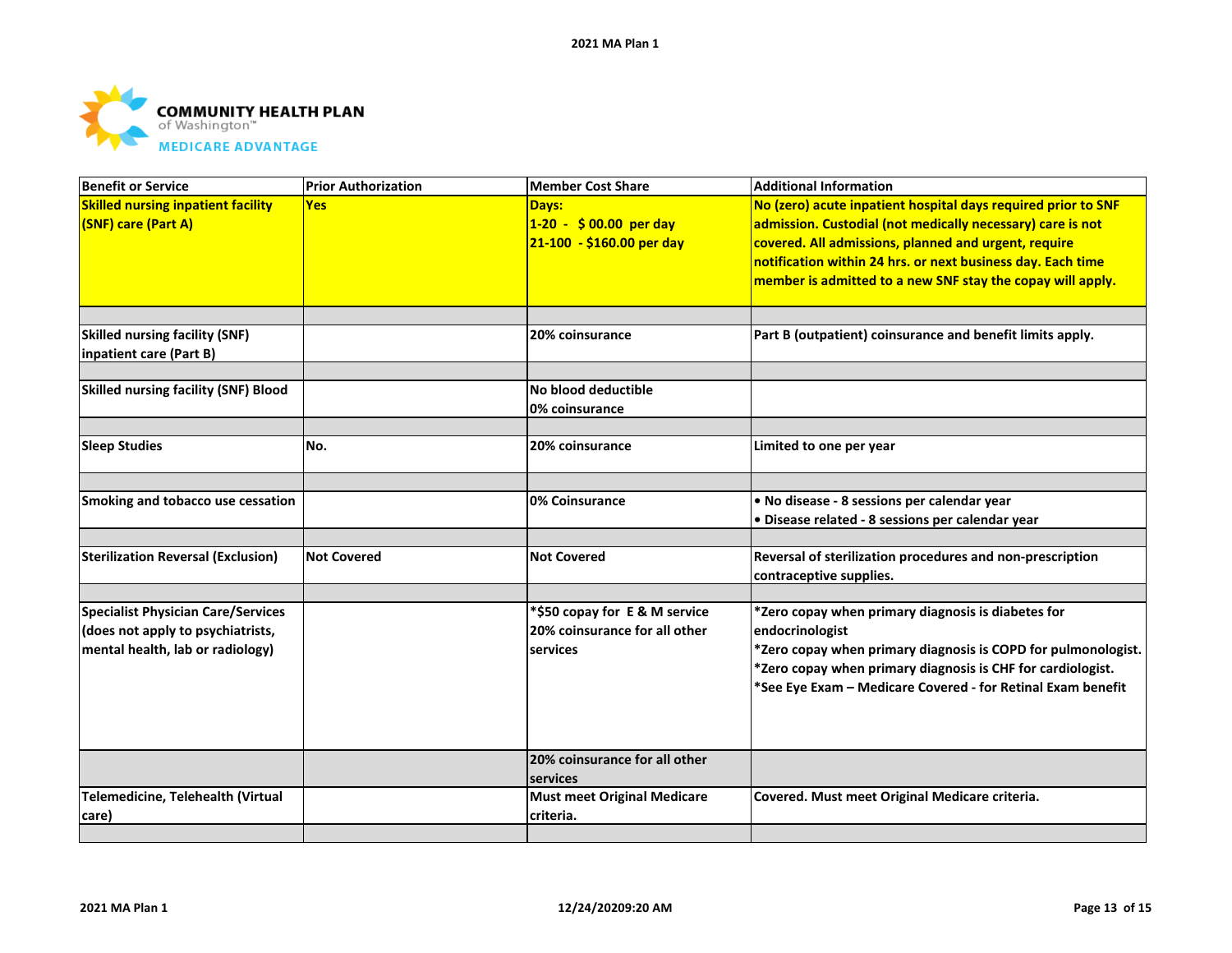

| <b>Benefit or Service</b>                                  | <b>Prior Authorization</b>         | <b>Member Cost Share</b>                   | <b>Additional Information</b>                                     |
|------------------------------------------------------------|------------------------------------|--------------------------------------------|-------------------------------------------------------------------|
| Telemedicine, Telehealth (Virtual                          |                                    | Member cost share same as in-              | Medicare criteria does not have to be met.                        |
| care) - Supplemental                                       |                                    | person cost shares for: Urgently           |                                                                   |
|                                                            |                                    | <b>Needed Services; Primary Care</b>       |                                                                   |
|                                                            |                                    | <b>Physician Services; Physician</b>       |                                                                   |
|                                                            |                                    | <b>Specialist Services; Individual and</b> |                                                                   |
|                                                            |                                    | <b>Group Sessions for Mental Health</b>    |                                                                   |
|                                                            |                                    | <b>Specialty Services; Individual and</b>  |                                                                   |
|                                                            |                                    | <b>Group Sessions for Psychiatric</b>      |                                                                   |
|                                                            |                                    | <b>Services; Individual and Group</b>      |                                                                   |
|                                                            |                                    | <b>Sessions for Outpatient Substance</b>   |                                                                   |
|                                                            |                                    | Abuse.                                     |                                                                   |
|                                                            |                                    |                                            |                                                                   |
|                                                            |                                    |                                            |                                                                   |
| <b>Transplant Evaluation/Work-Up</b>                       | Yes                                | 0% coinsurance (lab)                       |                                                                   |
|                                                            |                                    |                                            |                                                                   |
| Transplant                                                 | Yes except for corneal transplants | 20% coinsurance                            | Corneal transplant does not require prior authorization (PA),     |
|                                                            |                                    |                                            | other transplants do require PA. All admissions, planned and      |
|                                                            |                                    |                                            | urgent, require notification within 24 hrs. or next business day. |
|                                                            |                                    |                                            |                                                                   |
|                                                            |                                    |                                            |                                                                   |
| <b>Transportation SEE AMBULANCE</b>                        | See Ambulance                      | <b>See Ambulance</b>                       | <b>See Ambulance</b>                                              |
|                                                            |                                    |                                            |                                                                   |
| Unlisted Codes with Charge Greater Yes                     |                                    |                                            | Unlisted codes is the actual, AMA description of the service.     |
| Than \$250.00                                              |                                    |                                            | Medical necessity documentation and pricing must be               |
|                                                            |                                    |                                            | submitted with the request.                                       |
|                                                            |                                    |                                            | Example: 43499, Unlisted procedure, esophagus.                    |
|                                                            |                                    |                                            |                                                                   |
| <b>Urgently needed care</b>                                |                                    | \$15 copay for evaluation and              |                                                                   |
|                                                            |                                    | management (E & M) service                 |                                                                   |
|                                                            |                                    | 20% coinsurance for all other              |                                                                   |
|                                                            |                                    | services                                   |                                                                   |
| Vision Care SEE EYE EXAM AND EYE See Eye Exam and Eye Wear |                                    | See Eye Exam and Eye Wear                  | See Eye Exam and Eye Wear                                         |
| <b>WEAR</b>                                                |                                    |                                            |                                                                   |
|                                                            |                                    |                                            |                                                                   |